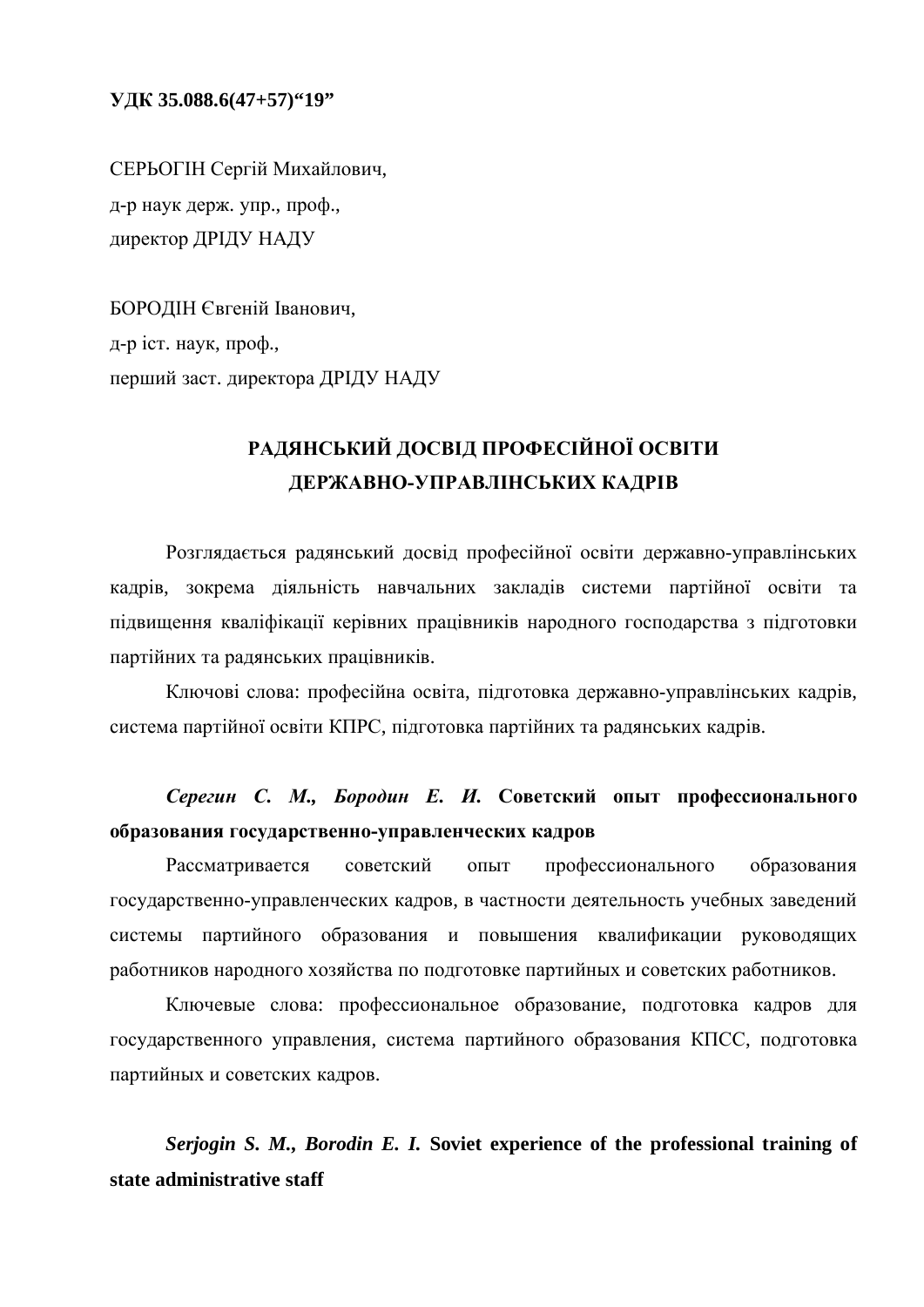The soviet experience of the professional training of state administrative staff, in particular activity of educational establishments of the party education system and in service training for managerial staff of national economy for party and soviet officials training is considered.

Key words: professional training, professional training of state administrative staff, system of party education of CPSU, party and soviet officials training.

Постановка проблеми. Розбудову нового інституту державної служби в Україні було розпочато в комплексі з демонтажем системи державного управління радянського типу з усіма її складовими, у тому числі й системи професійної освіти. У зв'язку з цим, на наш погляд, доречно в межах пропонованого дослідження зупинитися на висвітленні радянського досвіду підготовки, перепідготовки та підвищення кваліфікації управлінських кадрів (партійних, радянських, комсомольських тощо) СРСР.

Актуальність зазначеного підходу підсилюється такими обставинами: поперше, модернізуючи вже запроваджену систему, важливо час від часу звертатися до тієї стартової позиції, з якої почалася суспільна трансформація, а по-друге – вже нагромаджено певний матеріал для порівняння двох трансформацій, які відбулися відповідно після жовтня 1917 р. та серпня 1991 р. Важливим фактором є те, що в обох випадках ішлося про рішучу відмову не тільки від попередньої надбудови, але й ще від фундаментальних засад (питання власності, ідеології, світоглядних цінностей тошо).

Аналіз останніх досліджень і публікацій. Питанню підготовки кадрів у радянський період було присвячено багато публікацій, які в більшості своїй були суттєво заідеологізовані. У перебудовний період це питання було розглянуто крізь призму виховання керівних кадрів в Україні [13]. У роки незалежності до деяких питань зазначеної проблематики зверталися С. Серьогін [11; 12], П. Назимко, Л. Гогіна, О. Воронько, Ю. Іванченко [6], Г. Кривчик [4] та інші науковці, висвітлюючи історію підготовки кадрів управління, державної служби тощо. Проте дослідження досвіду реформування професійної освіти державно-управлінських кадрів потребує поглибленого вивчення досвіду зазначеної діяльності владних інституцій.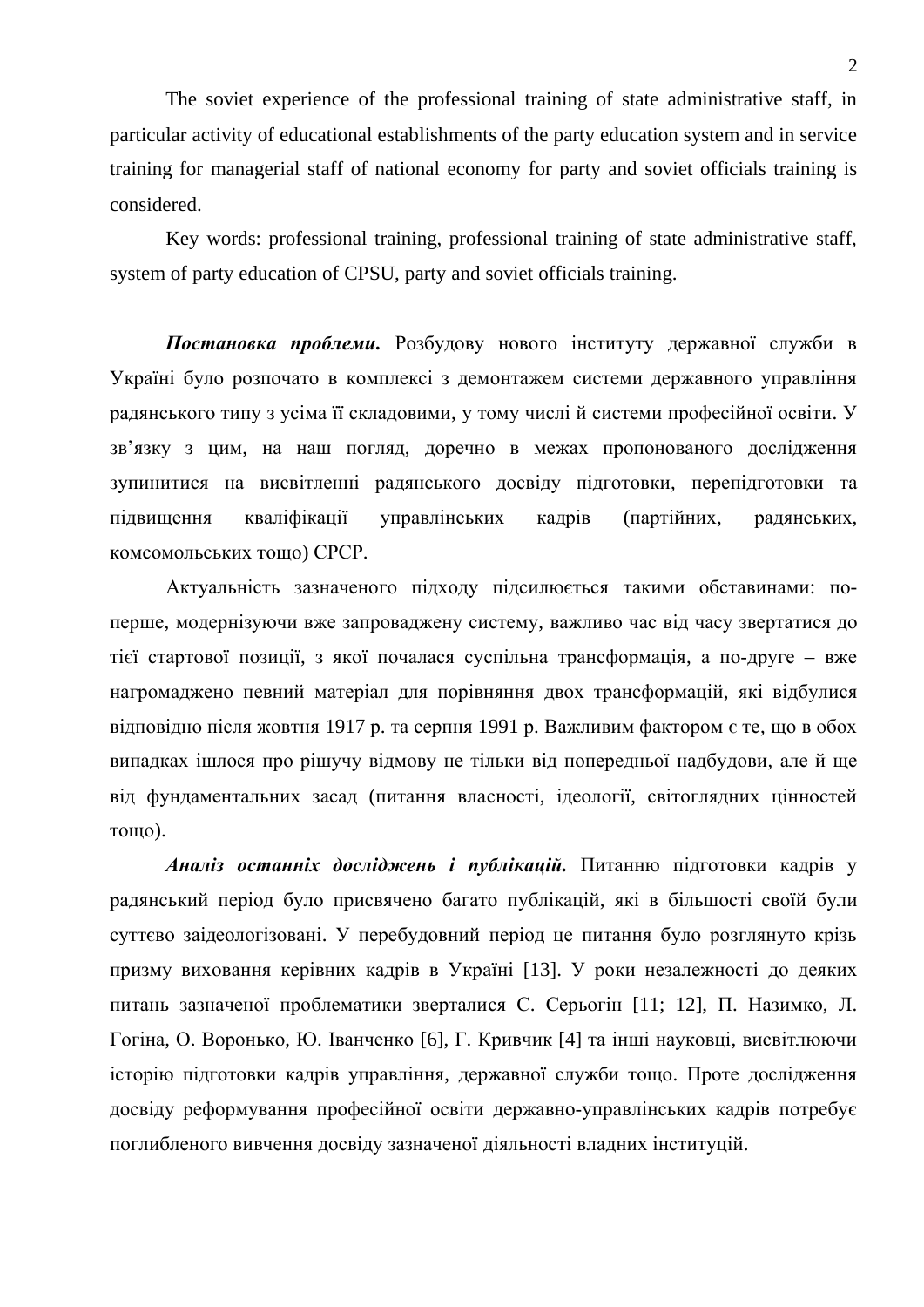*Мета статті* – розглянути радянський досвід професійної освіти державноуправлінських кадрів, зокрема діяльність навчальних закладів системи партійної освіти та підвищення кваліфікації керівних працівників народного господарства з підготовки партійних та радянських працівників.

Виклад основного матеріалу. Особливість радянської системи державного управління, як відомо, полягала в керівній ролі єдиної в країні партії, що, у свою чергу, відобразилось у підпорядкуванні всієї формальної державної структури (радянських органів) партійної ієрархії. Партійні кадри були головною опорою влади, а радянські (як і профспілкові, комсомольські) – допоміжним апаратом. До того ж система ротацій передбачала, що постійно відбувалася зміна статусу: партійний працівник переходив на радянську роботу і, навпаки, радянські працівники були кадровим резервом для партійного апарату. Зазначена особливість відображалася й на системі професійної освіти державно-управлінських кадрів.

Після перемоги Жовтневої революції партія більшовиків та її Центральний Комітет (ЦК), відчуваючи нестачу кваліфікованих кадрів, почали приділяти значну увагу підготовці власних управлінських та ідеологічних кадрів. За їх опікою створювалась система спеціальних, у тому числі й суто партійних, навчальних заклалів.

Так, ще в червні 1918 р. у Москві були відкриті агітаційно-пропагандистські курси при ВЦВК. У січні 1919 р. ці курси були реорганізовані в школу радянської роботи для підготовки повітових та волосних партійних і радянських робітників. У березні того самого року за рішенням VIII з'їзду більшовицької партії на базі цієї школи створюється Центральна школа партійної і радянської роботи, яка з другої половини 1919 р. стала називатися Комуністичним університетом ім. Я. М. Свердлова. Це був перший партійний навчальний заклад вищого типу, який готував кадри партійних, радянських, профспілкових працівників, більшовицьких пропагандистів та лекторів. Основне місце в програмі Комуністичного університету належало суспільно-політичним дисциплінам, велика увага приділялася природничим наукам. Крім того, слухачі вивчали російську мову, арифметику, алгебру, геометрію та ін. До викладання були залучені провідні політичні, державні та суспільні діячі. При університеті в різний час існували короткотермінові курси, вечірній, недільний і заочний університети, вечірня радянсько-партійна школа, зразкова школа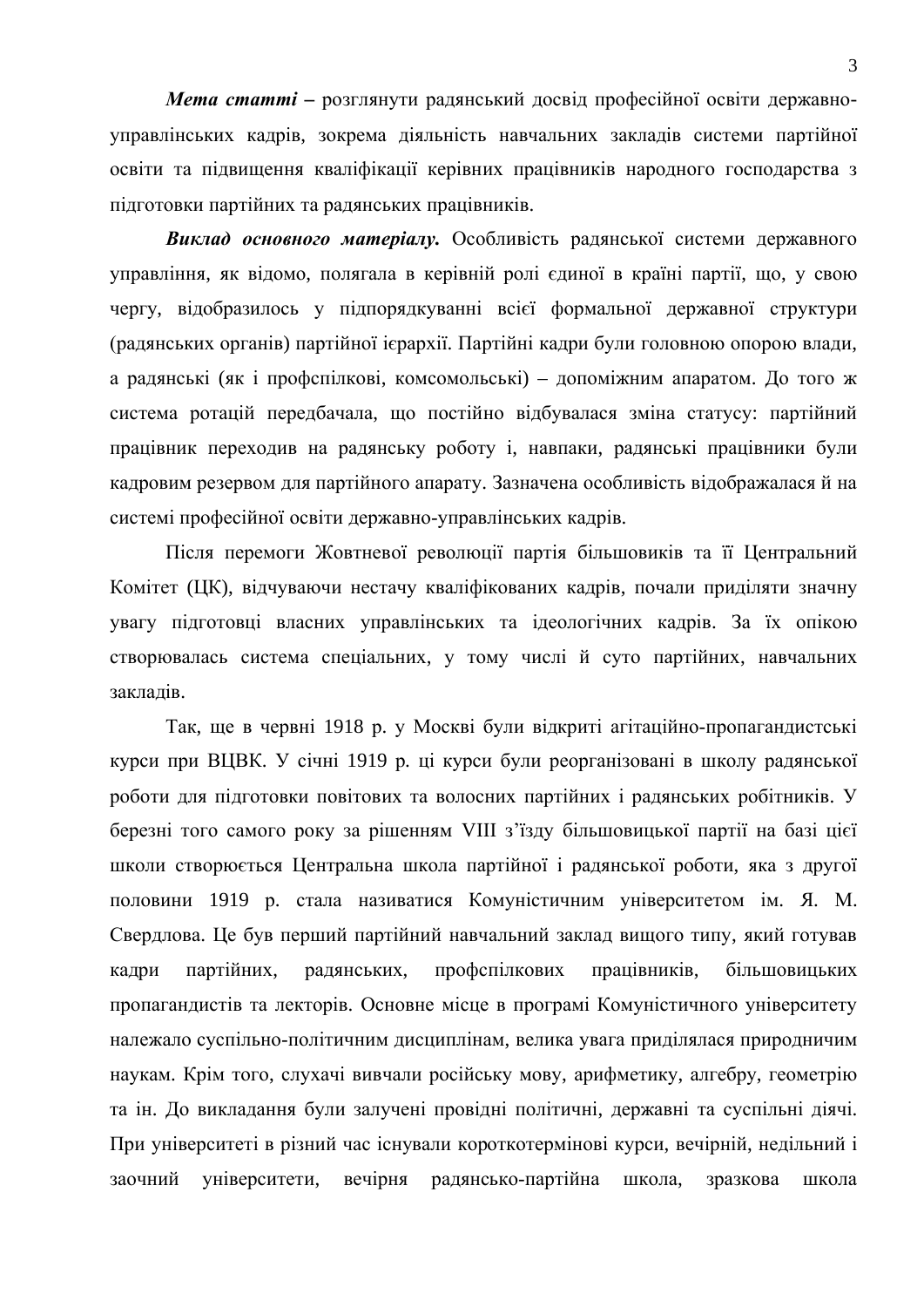політграмоти тощо. Досвід роботи та навчальні програми цього університету були покладені в основу створення спеціальної системи партійно-господарських навчальних закладів. Значна увага приділялася і підготовці кадрів для роботи на місцях. Для цього в Москві в 1921 р. за рішенням ЦК створюються нові спеціальні партійні навчальні заклади. Це, зокрема, були Комуністичний університет працівників Сходу ім. І. В. Сталіна (КУПС) та Комуністичний університет національних меншин Заходу (КУНМЗ), які існували до 1936 р. У КУПСі навчалися представники 67 національностей Сходу. З часом, відповідно до рішень Х з'їзду РКП(б), було поставлено завдання створити в кожному губернському місті радпартшколу з двома-трьома випусками на рік. На виконання цього рішення в Україні в 1922 р. вже працювали Комуністичний університет ім. Артема і 19 партшкіл [12, с. 199 – 200]. До мережі партійних вищих навчальних закладів належали також Академія комуністичного виховання ім. Н. К. Крупської, Ленінградський політикопросвітній комвуз, Московський, Український, Ленінградський комуністичні інститути журналістики, інші навчальні заклади, у тому числі й галузевого профілю, кількість яких невпинно зростала, але якість освіти вимагала поліпшення.

Поява партійних та радянських шкіл базувалася на визнанні того факту, що управлінську підготовку неможливо здійснити лише шляхом практичної діяльності та самоосвіти. Комуністичні ідеологи М. І. Бухарін та Є. О. Преображенський у книзі «Азбука комунізму» (1919 р.) особливо підкреслили цю обставину. Окрім цього, вони зазначили, що партійно-радянські школи мають обслуговувати будівництво радянського апарату. Автори книги визнали, що ці заклади освіти управлінців виникли як випадкові курси та перетворилися й продовжували перетворюватися на постійні інститути партійних та радянських працівників.

Привертає увагу та обставина, що М. І. Бухарін та Є. О. Преображенський одночасно писали про партійно-радянські школи як єдиний вид закладу та про кожний з них окремо – про радянські та партійні школи окремо. Школи радянської роботи, на їх погляд, мали навчити робітників, що беруть участь у радянському будівництві та управлінні державою, не повторювати помилок попередників, вчитися на помилках інших, на помилках, які держава вже оплатила. Мережу подібних закладів вони вважали за потрібне створити в кожному губернському місті.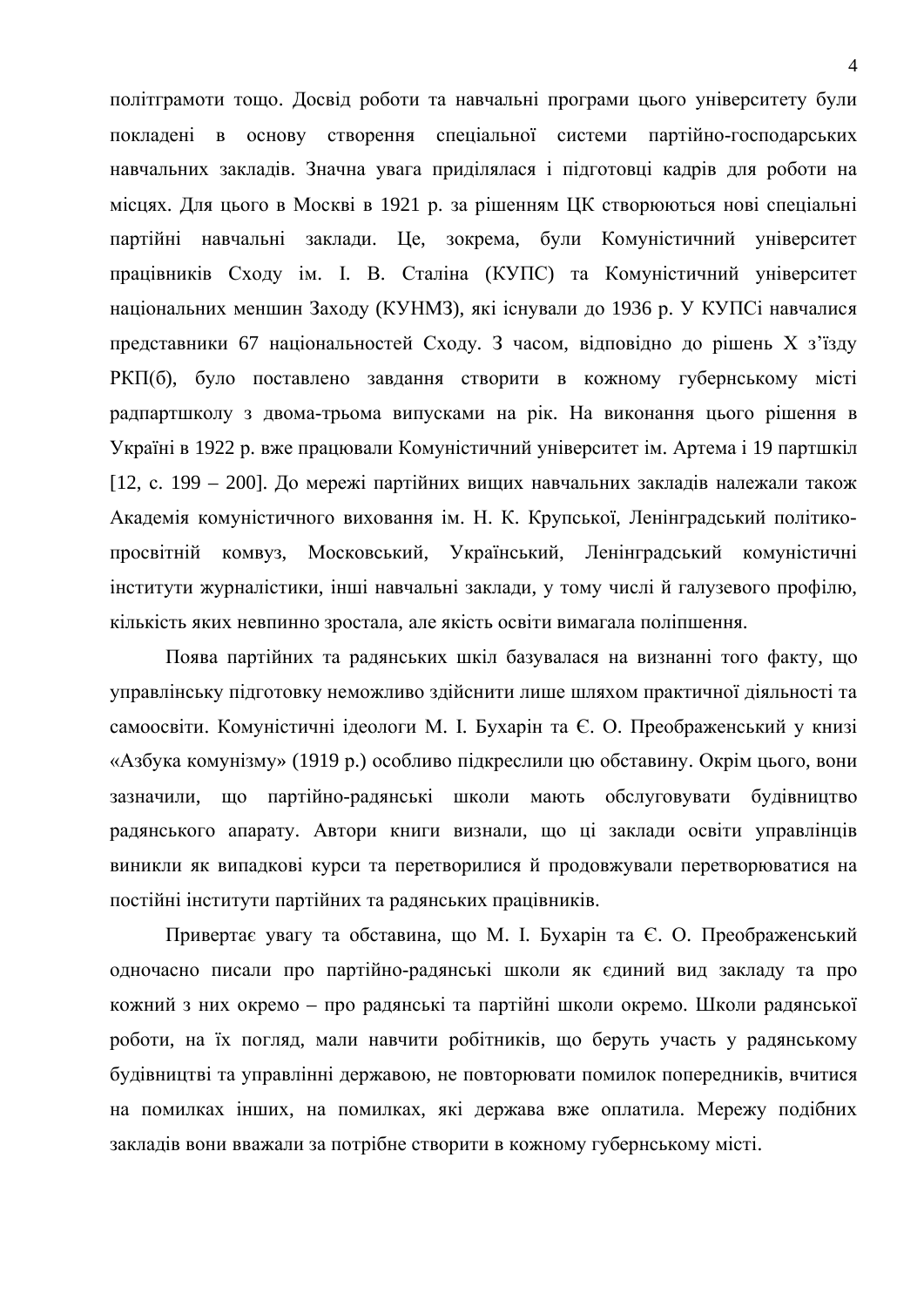Доволі неординарною була характеристика партійних шкіл: «Що стосується партійних комуністичних шкіл, то вони докорінно змінюють свій характер у період фактичного переходу до комунізму. Зі шкіл певної партії, що спираються на пролетаріат, із суто політичних шкіл вони перетворюються на школи перебудови суспільства, отже, у державні школи» [3] (тут і далі переклад наш. – *С. С., Є. Б.*).

Так формувався підхід щодо нової системи професійного навчання керівних кадрів, відповідно до якого стрижнем усієї структури закладів з підготовки, перепідготовки та підвищення кваліфікації має бути партійна складова. У цьому напрямі й розвивалася зазначена система весь час існування СРСР. Окрім партійних закладів освіти створювалися комсомольські, профспілкові, радянські, відомчі, галузеві, але всі вони були допоміжними елементами в загальній конструкції партійно-радянської влади, у центрі якої були КПРС з її навчальними закладами.

З метою вдосконалення професійного навчання управлінців постановою Ради Народних Комісарів РСФРР від 11 лютого 1921 р. було створено Інститут червоної професури (ІЧП), загальне керівництво яким здійснював ЦК РКП(б). Головним завданням ІЧП була підготовка висококваліфікованих кадрів для викладання у вищих школах республіки економічних, юридичних, історичних і філософських дисциплін. У 1931 р. було організовано 10 самостійних IЧП – економічний, аграрний, світового господарства і світової політики, філософський, історичний та ін. Ще на початку становлення радянської влади у 1918 р. була заснована Комуністична академія (спочатку вона називалася Соціалістичною академією суспільних наук), яка мала розробляти наукові проблеми суспільствознавства та природознавства. До її складу входила мережа різних науково-дослідних інститутів: історії, філософії, світового господарства, світової політики та ін. У такий спосіб створювалась наукова база не тільки обґрунтування та вдосконалення комуністичної ідеології, а й теоретичних основ державного будівництва. У подальшому Комуністична академія злилася з Академією наук СРСР.

Система підготовки партійно-пропагандистських, радянських та господарських кадрів удосконалювалася впродовж усього періоду існування Радянського Союзу. У різні роки було створено Комуністичний університет ім. Я. М. Свердлова (1935 р.), Вищу партійну школу (ВПШ) при ЦК ВКП(б) (1939 р.), партшколи в областях, краях, республіках. Для підготовки науково-педагогічних кадрів системи навчання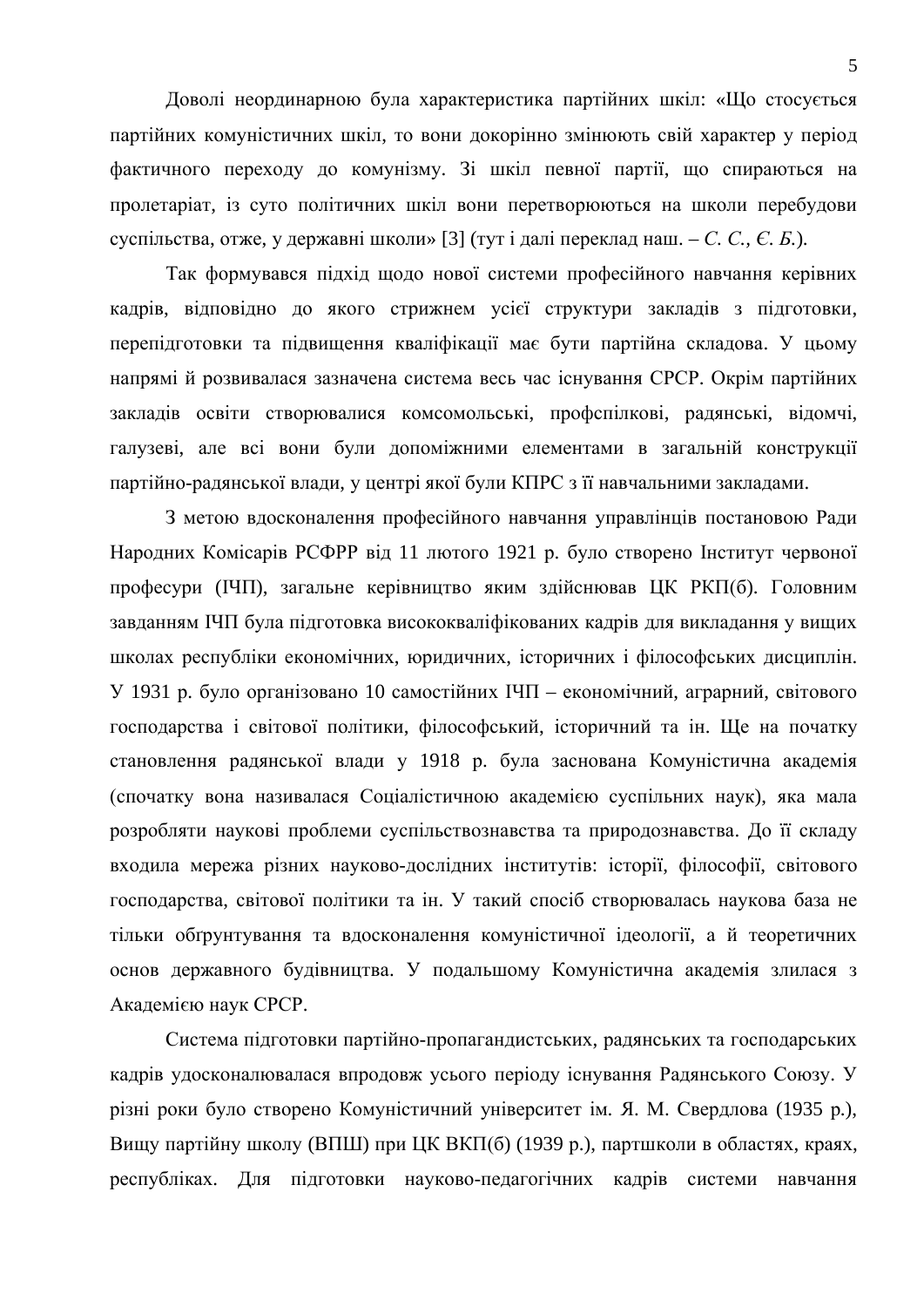партійних, радянських та господарських кадрів у 1946 р. рішенням ЦК КПРС було створено Академію суспільних наук при ЦК КПРС як провідний навчальний заклад країни з підготовки вищих партійно-радянських працівників за системою аспірантури [12, с. 201]. Система вищих партійних шкіл та Академія суспільних наук привертають особливу увагу, оскільки вони були стрижнем усієї системи професійної освіти державно-управлінських кадрів радянського періоду з другої половини 1940-х до початку 1990-х рр., проіснувавши лише з деякими змінами майже півстоліття.

Вищі партійні школи фактично розпочали свою діяльність у 1946 р. при ЦК КПРС, а також ЦК компартій союзних республік, обкомах та крайкомах партії (в Україні – ВПШ при ЦК КПУ, Сталінська, Харківська, Дніпропетровська, Одеська, Львівська, Ужгородська, Симферопольська, Тернопільська, Станіславська партійні школи з трирічним терміном навчання). У 1946 – 1956 рр. зазначений тип навчальних закладів закінчило більше ніж 60 тис. осіб (55 тис. – місцеві партійні школи, більше ніж 8 800 осіб – ВПШ при ЦК КПРС).

Окремо було визначено проблему надмірної кількості існуючих шкіл: «ЦК КПРС вважає, що за сучасних умов, коли значна частина партійних та радянських кадрів пройшла підготовку, немає потреби мати партійні школи в контексті області й республіки, тому що це приводить лише до розпилення сил та коштів і знижує якість підготовки» [8]. А вихід було знайдено у створенні на базі вже існуючих трирічних шкіл великих міжобласних партійних шкіл, які б давали повну вищу партійнополітичну освіту та глибокі знання в галузі економіки народного господарства (саме такі, а не суто політичні – *авт*.)

В Україні з'явилися оновлені чотирирічні міжобласні партійні школи в Харкові, Одесі, Львові, Дніпропетровську та Сталіно. При цьому діяла ВПШ при ЦК КПУ у Києві, яка працювала за програмами та терміном навчання міжобласних шкіл. Представники УРСР мали змогу навчатися у ВПШ при ЦК КПРС та Заочної ВПШ при ЦК КПРС. Припинили свої існування Ужгородська, Симферопольська, Тернопільська, Станіславська ВПШ.

Проаналізувавши десятирічний досвід діяльності системи ВПШ, ЦК КПРС 26 червня 1956 р. ухвалила постанову «Про заходи щодо подальшого покращення підготовки керівних партійних та радянських кадрів». Серед основних недоліків, що мали місце на той час у системі навчання, було названо такі: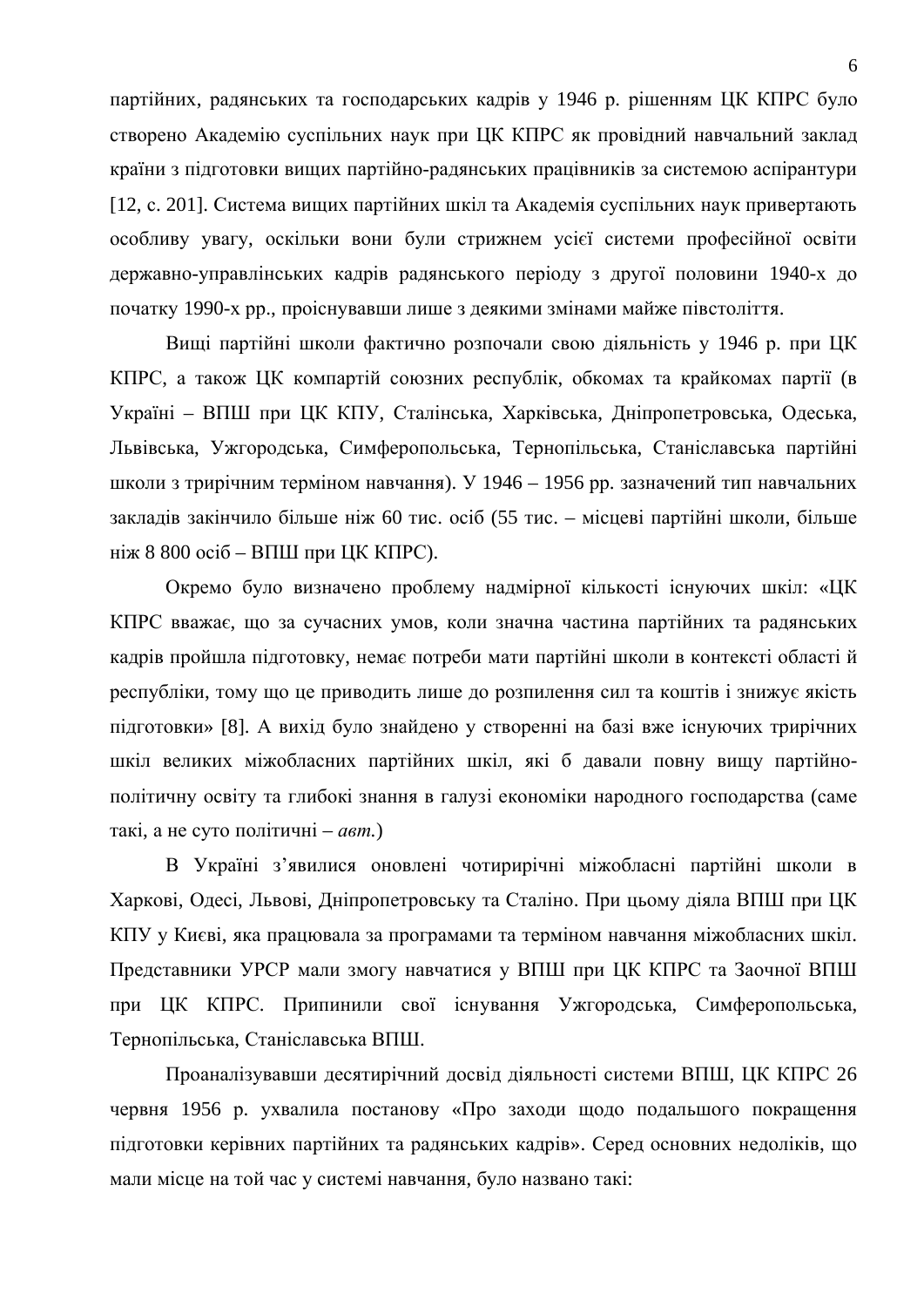- у навчальних планах шкіл мало часу виділяється на вивчення конкретної економіки, організації промислового та сільськогосподарського виробництва;

- викладання партійного будівництва, радянської економіки проводиться у відриві від практики роботи та передового досвіду;

- у викладанні суспільних дисциплін мають місце догматизм, начотництво, неглибоке вивчення проблемних питань;

- на навчання зараховуються працівники, що випробували себе на практичній роботі.

Вищі партійні школи всіх типів було віднесено до списку вищих навчальних закладів, а особам, які їх закінчували, видавали дипломи про закінчення вищого навчального закладу. Право навчатися в чотирирічних партійних школах отримували члени КПРС за рекомендаціями обкомів, крайкомів та ЦК КП союзних республік, що позитивно виявили себе на партійній та радянській роботі, віком до 35 років за наявності як мінімум середньої освіти. Привертає увагу те, що слухачам чотирирічних партійних шкіл виплачувалася стипендія в розмірі заробітної плати з попереднього місця роботи (від 1 000 до 1 700 крб на місяць), а на кожного утриманця виділялася дотація в розмірі 100 крб на місяць на кожну особу.

Навчальний план чотирирічної ВПШ включав такі дисципліни: історія КПРС; діалектичний та історичний матеріалізм; політична економія; історія міжнародного робітничого та національно-визвольного руху; історія СРСР; партійне та радянське будівництво; основи радянського права (громадянське, трудове та колгоспне); економічна географія СРСР та зарубіжних держав; економіка, організація та планування підприємств промисловості, будівництва та транспорту; економіка, організація та планування сільськогосподарських підприємств; енергетична база промисловості; технологія найважливіших галузей промисловості; виробниче та громадянське будівництво; загальне землеробство та рослинництво з основами агрохімії; тваринництво; механізація та електрифікація сільського господарства; планування місцевого господарства та культурного будівництва району; торгівля, фінанси та кредит; бухгалтерський облік та аналіз балансу; статистика; математика. До того ж запроваджувалася двомісячна виробнича практика. А іноземну та російську мови вивчали факультативно, як і предмет «Автосправа з практикою керування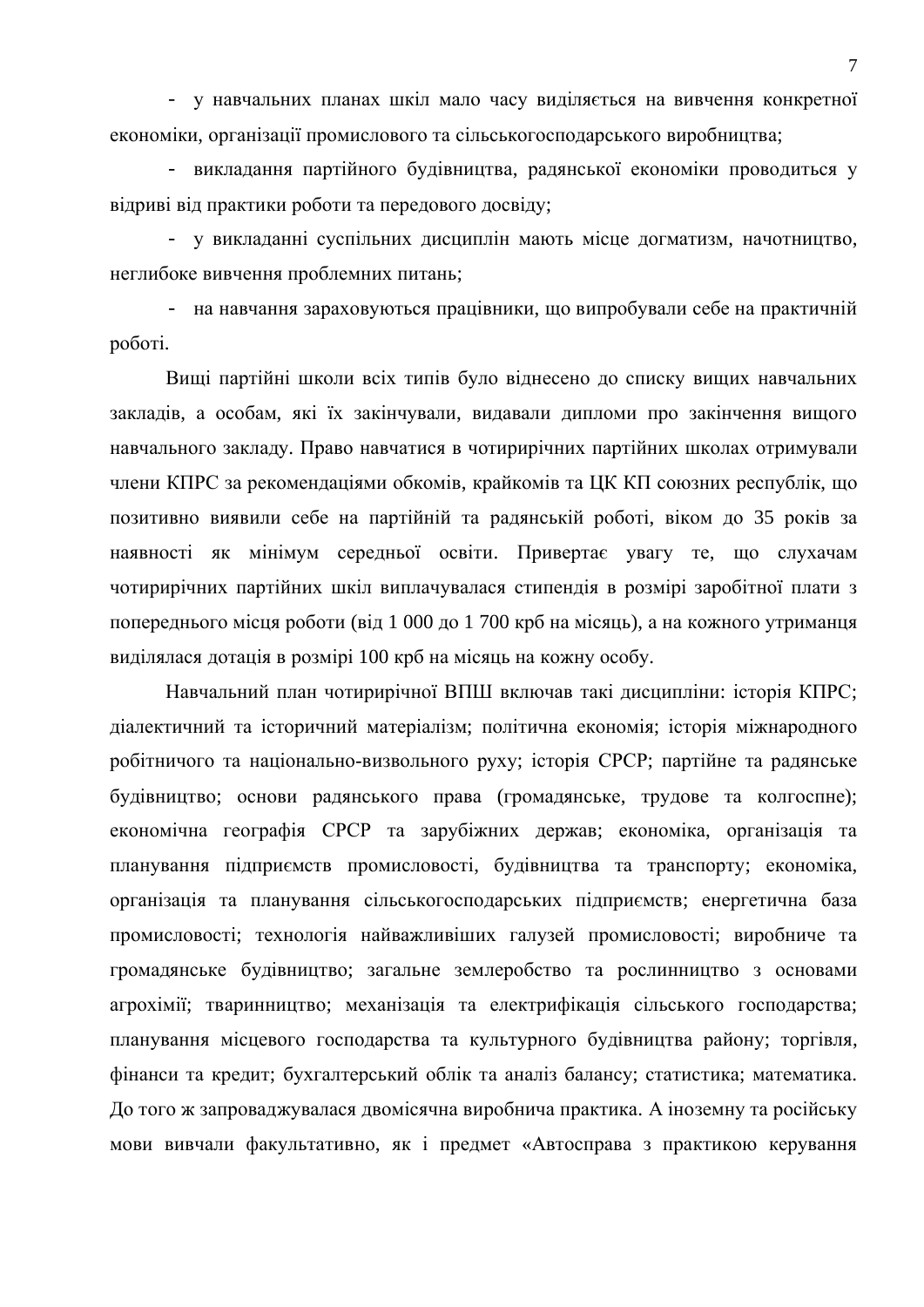автомобілем» [7]. У 1956 – 1958 рр. для підготовки партійних та радянських керівників було створено 52 радянсько-партійні школи [14, с. 663].

Як зазначають дослідники діяльності ВПШ, реформування їх діяльності дало позитивні результати. Мова йшла про наукову обґрунтованість, планомірність та комплексний підхід до обліку потреб партійних та радянських органів у керівних кадрах та реальних можливостях даного колективу в підготовці резерву. У планах соціального розвитку колективів, планах роботи з кадрами, як правило, один із розділів присвячувався здійсненню комплексу заходів з підготовки резерву кадрів. За всіх позитивних моментів цієї роботи були й негативні прояви: формалізм, бюрократизм, протекціонізм [14, с. 663].

У подальшому процес прийому на навчання у ВПШ видозмінювався. Так, відповідно до постанови ЦК КПРС від 1 вересня 1972 р. «Про заходи щодо поліпшення підготовки партійних та радянських кадрів в ВПШ при ЦК КПРС» у всіх ВПШ, крім глибокої підготовки з марксизму-ленінізму, теорії та практики партійної та радянської роботи, велика увага приділялася вивченню питань управління народним господарством, соціальної психології і педагогіки в партійній роботі, досвіду соціалістичних країн – членів РЕВ. У навчальному процесі значне місце відводилося методології застосування знань на практиці, освоєнню мистецтва керівництва соціально-економічними процесами і роботою в масах. У 1974 р. діяло 14 ВПШ. У 1946 – 1974 рр. всі ВПШ закінчило понад 166 тис. осіб [7].

На завершальному етапі свого існування ВПШ мали у своєму складі два відділення: на базі вищої освіти з дворічним терміном навчання (давали вищу партійно-політичну освіту) та на базі середньої освіти з чотирирічним терміном навчання (давали вищу загальну та партійно-політичну освіту). У ВПШ приймалися члени партії (до 40 років на дворічне та до 35 років – на чотирирічне відділення), які мали партійний стаж не менше ніж 3 роки та досвід партійної, радянської, комсомольської, журналістської роботи, а також комуністи – робочі та колгоспники, які виявили організаторські здібності у виборних партійних та радянських органах (у 1974 – 1975 рр. на чотирирічних відділеннях більше ніж 1/3 слухачів). У ВПШ існували кафедри історії КПРС, марксистсько-ленінської філософії, політекономії, наукового комунізму, партійного будівництва, радянського державного будівництва та права, міжнародного комуністичного та національно-визвольного руху, радянської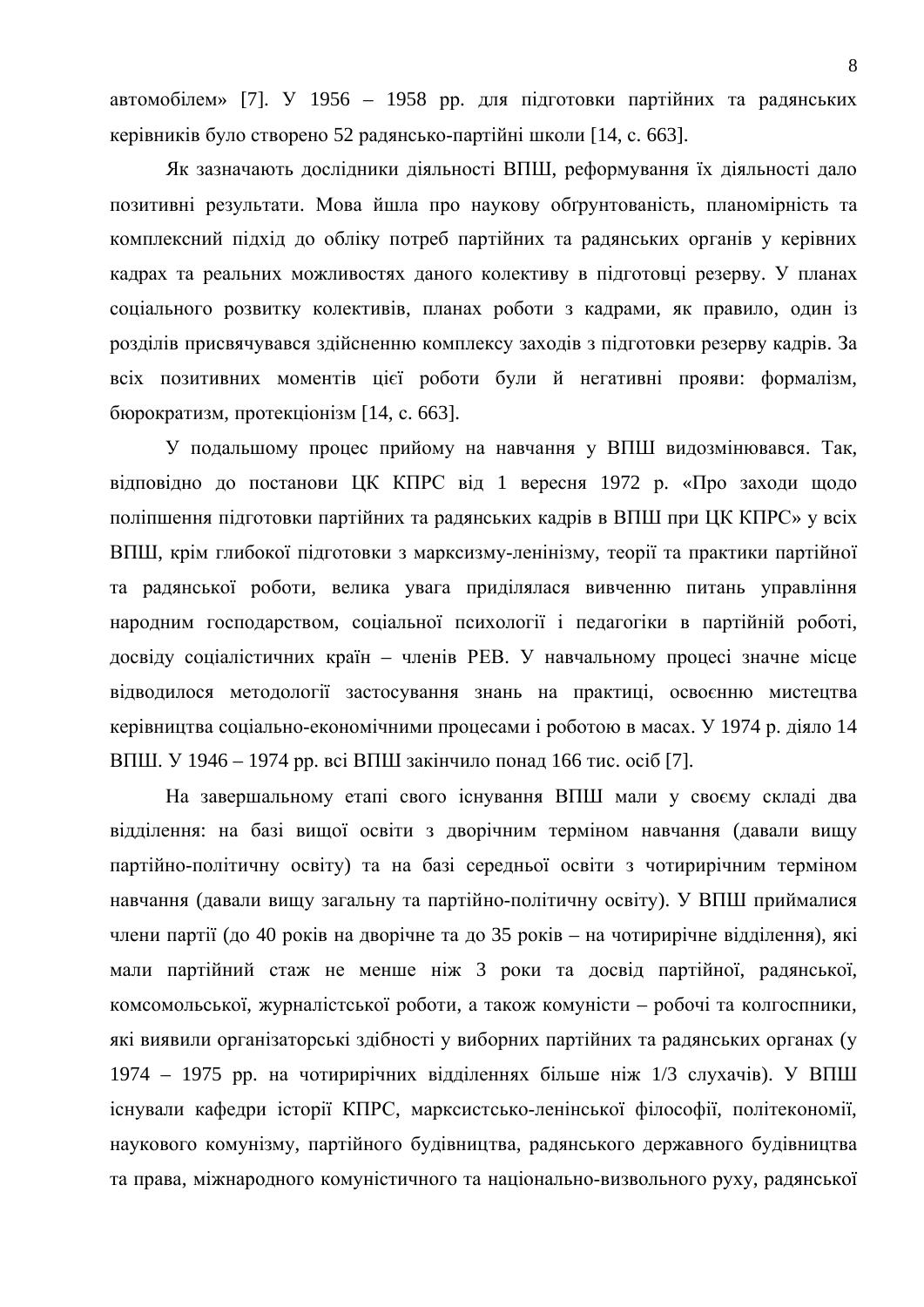економіки та управління народним господарством, журналістики, російської мови, іноземних мов та ін. ВПШ вели науково-дослідну роботу з вивчення питань удосконалення стилю та методів партійної та державної діяльності. Навчальнометодичне керівництво ВПШ здійснювали Вища партійна школа при ЦК КПРС та Заочна вища партійна школа при ЦК КПРС (ЗВПШ, термін навчання 3 роки на базі вищої освіти та 5 років на базі середньої освіти). ЗВПШ працювали за навчальними планами та програмами очних ВПШ, мали 2 філіали, 16 відділень, з яких 14 – на базі місцевих ВПШ, 97 навчально-консультативних пунктів; розробляли та видавали підручники, навчально-методичні посібники для ВПШ та радянсько-партійних шкіл [7].

ВПШ при ЦК КПУ з 1962 р. приймала на навчання партійних, радянських та комсомольських працівників, працівників засобів масової інформації з вищою освітою та надавала вищу партійну освіту за два роки за денною формою, та за три роки – на заочному відділенні. При ній працювали міжреспубліканські курси підвищення кваліфікації керівних кадрів партійних та радянських працівників.

Статус Академії суспільних наук при ЦК КПРС було визначено таким чином – «вищий партійний учбовий заклад, який готує теоретичних працівників для центральних партійних установ, ЦК компартій союзних республік, райкомів та обкомів КПРС, а також викладачів вузів, наукових працівників науково-дослідних установ та наукових журналів». В Академії йшла підготовка фахівців з історії КПРС, загальних проблем політичної економії, економіки промисловості, економіки сільського господарства, світової економіки, діалектичного та історичного матеріалізму, критики сучасної буржуазної філософії та соціології, наукового комунізму, історії радянського суспільства, історії міжнародного комуністичного робітничого та національно-визвольного руху, літературознавства, мистецтвознавства та журналістики. У 1964 р. при Академії суспільних наук при ЦК КПРС було створено Інститут наукового атеїзму. Усією навчально-науковою підготовкою аспірантів, яка тривала три роки, керували кафедри академії. Наприкінці третього року навчання аспіранти захищали дисертацію на здобуття наукового ступеня кандидата наук. Кафедрам Академії було надано право присуджувати наукові ступені кандидата наук з подальшим затвердженням Вченою радою академії. Академія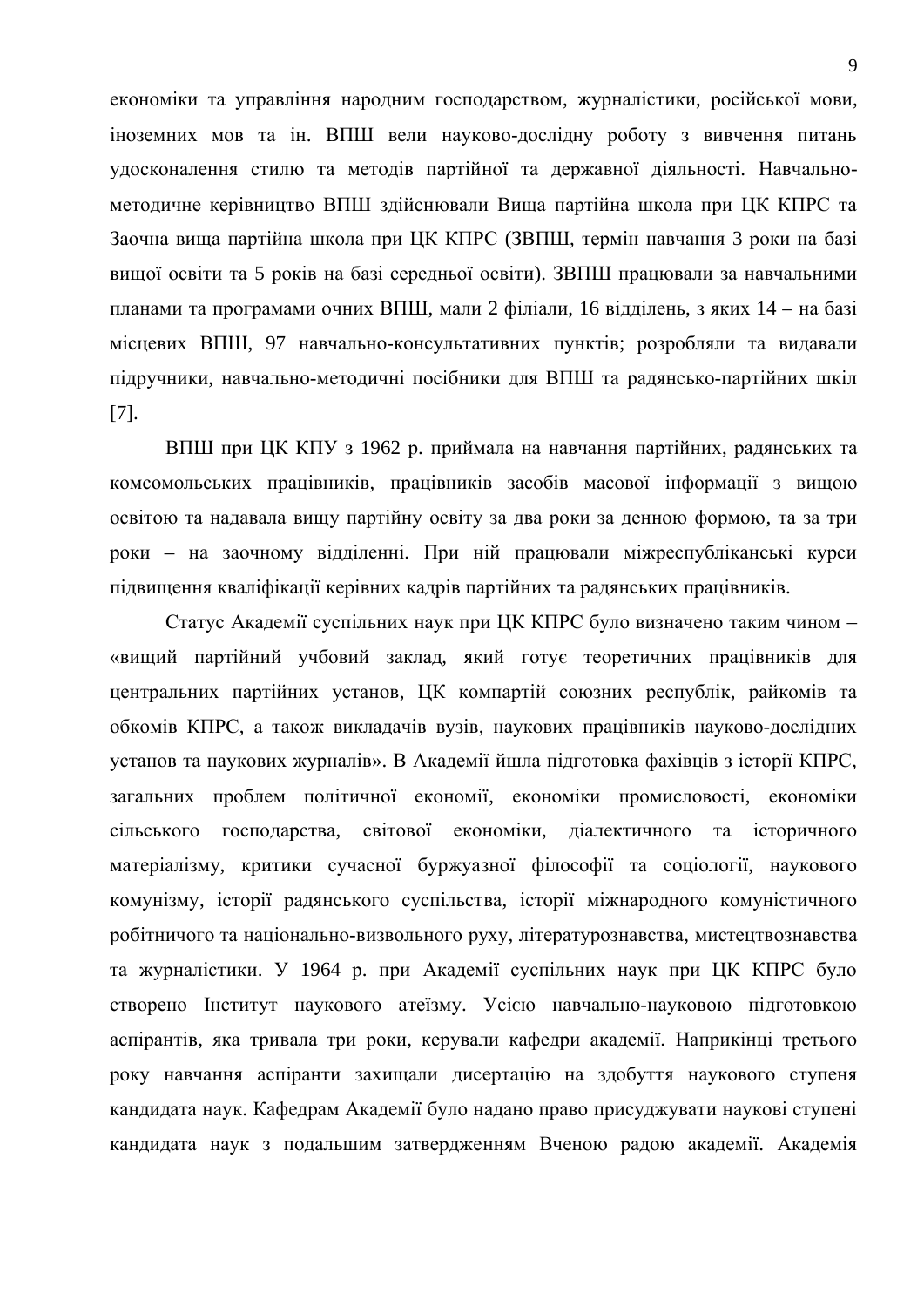суспільних наук при ЦК КПРС мала спеціалізовані ради, які приймали до захисту дисертації на здобуття вченого ступеня доктора наук із суспільних наук [1].

Окрім партійних навчальних закладів у СРСР державно-управлінські кадри готувалися в спеціальних навчальних закладах центральних органів виконавчої влади. У довоєнний період ця система була дуже неоднорідною та часто підпадала під реорганізацію. Тоді існували галузеві академії (з серпня 1938 р. по 1941 р.), Всесоюзна правова академія (з січня 1935 р. по 1941 р.), Вища дипломатична школа Міністерства закордонних справ СРСР (з серпня 1939 р.) та ін. У післявоєнний період існували: Вища школа харчової промисловості Міністерства промисловості товарів СРСР (липень 1952 р. – вересень 1956 р.), Вища заготівельна школа Міністерства хлібопродуктів СРСР (липень 1949 р. – вересень 1956 р.), Вища торгівельна школа Міністерства торгівлі СРСР (серпень 1948 р. – вересень 1956 р.), Вища школа промислової кооперації Центрпромради (серпень 1952 р. – квітень 1961 р.), Всесоюзна вища фінансова школа Міністерства фінансів СРСР (червень 1952 р. – вересень 1956 р.), Вища кооперативна школа Центрсоюза (1953 – 1959 рр.) та ін.

У післявоєнний період навчальні заклади при центральних органах виконавчої влади були впорядковані, але відбувався процес їх удосконалення.

У системі партійної освіти існували також заклади, які не надавали вузівського диплому, а обмежувалися відомчим документом про набуття політичних і управлінських знань. Ідеться про університети марксизму-ленінізму. Так, у 1978 р. в Україні працювало 26 університетів марксизму-ленінізму, у яких навчалося 63 тис. осіб, у тому числі членів КПРС – 41 987. Як зазначають дослідники, диплом про закінчення вечірнього університету марксизму-ленінізму став майже обов'язковою умовою висунення на будь-яку керівну посаду. А партійні організації ретельно виконували рознарядки вищих партійних органів щодо направлення на навчання до університетів своїх комуністів [5, с. 443].

Спільною для радянських працівників й керівників підприємств, установ та організацій (зрозуміло, що на той час усі вони були тільки державними) була система перепідготовки та підвищення кваліфікації. Так, Рада Міністрів СРСР 6 червня 1967 р. затвердила постанову № 515 «Про вдосконалення системи підвищення кваліфікації керівних працівників і спеціалістів промисловості, будівництва, зв'язку й торгівлі», відповідно до якої інститути підвищення кваліфікації й курси підвищення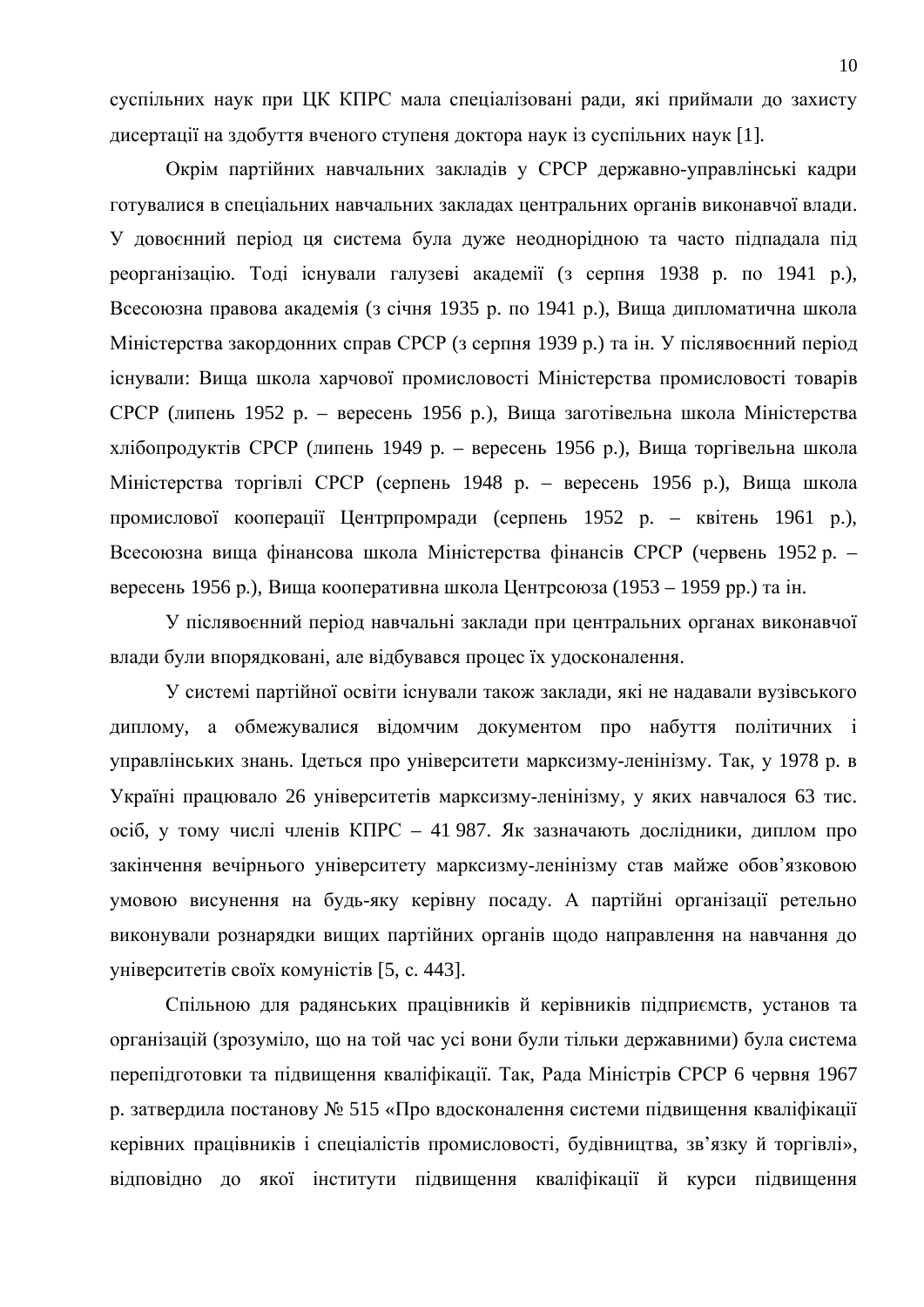кваліфікації при міністерствах та відомствах мали створюватися міністерствами й відомствами СРСР та Радами Міністрів союзних республік за згодою з Держпланом СРСР, Міністерством вищої та середньої освіти СРСР та Міністерством фінансів CPCP.

На 1 січня 1989 р. у Радянському Союзі діяло 356 інститутів підвищення кваліфікації керівних робітників та спеціалістів, удосконалення вчителів та лікарів, вищих шкіл управління, 188 філіалів інститутів. Важливу роль у підвищенні кваліфікації працівників центрального апарату міністерств та відомств відігравали міжгалузеві й галузеві інститути підвищення кваліфікації. Керівні працівники й спеціалісти центрального апарату Міністерства фінансів СРСР та різноманітних банків СРСР підвищували свою кваліфікацію у Всесоюзному міжгалузевому інституті підвищення кваліфікації фінансових та банківських працівників за 62 спеціалізаціями.

Наступний етап розвитку системи підвищення кваліфікації державних службовців розпочався після виходу постанови ЦК КПРС та Ради Міністрів СРСР від 28 травня 1970 p., відповідно до якого було створено Інститут управління народним господарством при Державному комітеті з науки та техніки Ради Міністрів СРСР. Метою цього освітнього закладу було підвищення кваліфікації керівних працівників, засвоєння наукових основ управління, організації виробництва та планування для забезпечення підвищення ефективності всього народного господарства. Навчання в інституті тривало до трьох місяців з відривом від виробництва. Зі створенням Институту управління народним господарством уперше в Радянському Союзі почалося систематичне підвищення кваліфікації керівників вищої ланки державного управління.

Подальше реформування системи підготовки керівних кадрів було врегульовано постановою ЦК КПРС та Ради Міністрів СРСР від 10 жовтня 1977 р. «Про організацію Академії народного господарства» (при Раді Міністрів СРСР). Уперше підготовка керівних кадрів органів управління народним господарством передбачала оволодіння слухачами науковими основами розвитку економіки, сучасними науковими методами управління, організації та планування народного господарства. Період навчання в Академії було встановлено до двох років з відривом від виробництва. Щорічно приймалося до 100 осіб у віці до 45 років з вищою освітою з відповідальних працівників міністерств, відомств, партійних та радянських органів,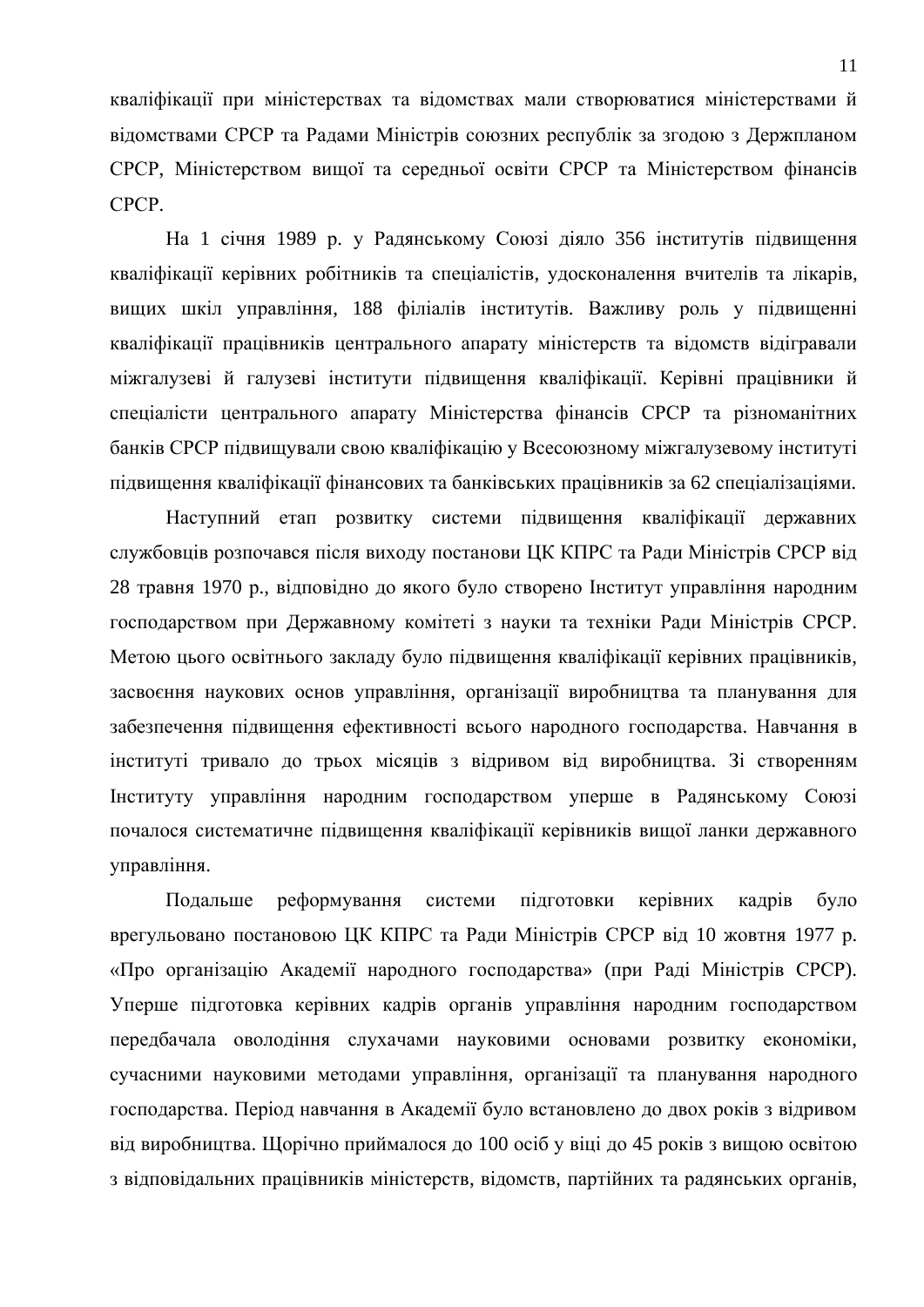керівників об'єднань, великих підприємств та організацій, тих, що позитивно зарекомендували себе на практичній роботі та виявили потенційні можливості для подальшого посадового зростання. Тоді ж Академії народного господарства було передано Інститут управління народним господарством.

Ураховуючи процес реформування економіки та демократизації суспільства та подальшої активізації кадрової політики Рада Міністрів СРСР прийняла постанову від 19 листопада 1988 р. № 1341 «Про заходи з удосконалення організації навчання керівних кадрів в Академії народного господарства при Раді Міністрів СРСР». На Академію покладалося науково-методичне керівництво та надання допомоги головним галузевим та міжгалузевим інститутам підвищення кваліфікації з питань підготовки керівних кадрів, навчання професорсько-викладацького складу цих навчальних заклалів.

За період з 1978 по 1988 рр. в Інституті підвищення кваліфікації керівників вищої ланки державного управління Академії народного господарства при Раді Міністрів СРСР пройшли навчання 7 905 осіб, серед яких були: міністри, керівники відомств СРСР та союзних республік та їх заступники; начальники головних управлінь та управлінь міністерств, відомств СРСР та союзних республік; керівники  $66$ 'єднань, великих підприємств та організації та ін. [2, с. 24 – 26].

Наприкінці 1980-х рр. провідне становище партійної освіти було суттєво послаблено. У перебудовні роки, коли було взято курс на розмежування партійного та радянського керівництва й позбавлення КПРС керівної ролі в державі, в Україні було створено Республіканський інститут підвищення кваліфікації керівних кадрів при Раді Міністрів УРСР для керівних працівників та провідних спеціалістів республіканських, галузевих і територіальних органів управління, керівників великих об'єднань, підприємств та організацій (постанова Ради Міністрів УРСР від 2 жовтня 1989 p.) [9].

У грудні 1990 р. зазначений навчальний заклад уряд республіки перетворив на Республіканський інститут підготовки менеджерів при Раді Міністрів УРСР. Самі ж ВПШ у 1990 р. стали перетворюватися на Інститут політології та соціального управління. Так, того ж 1990 р. такий статус отримали обидві існуючі ВПШ -Київська та Одеська.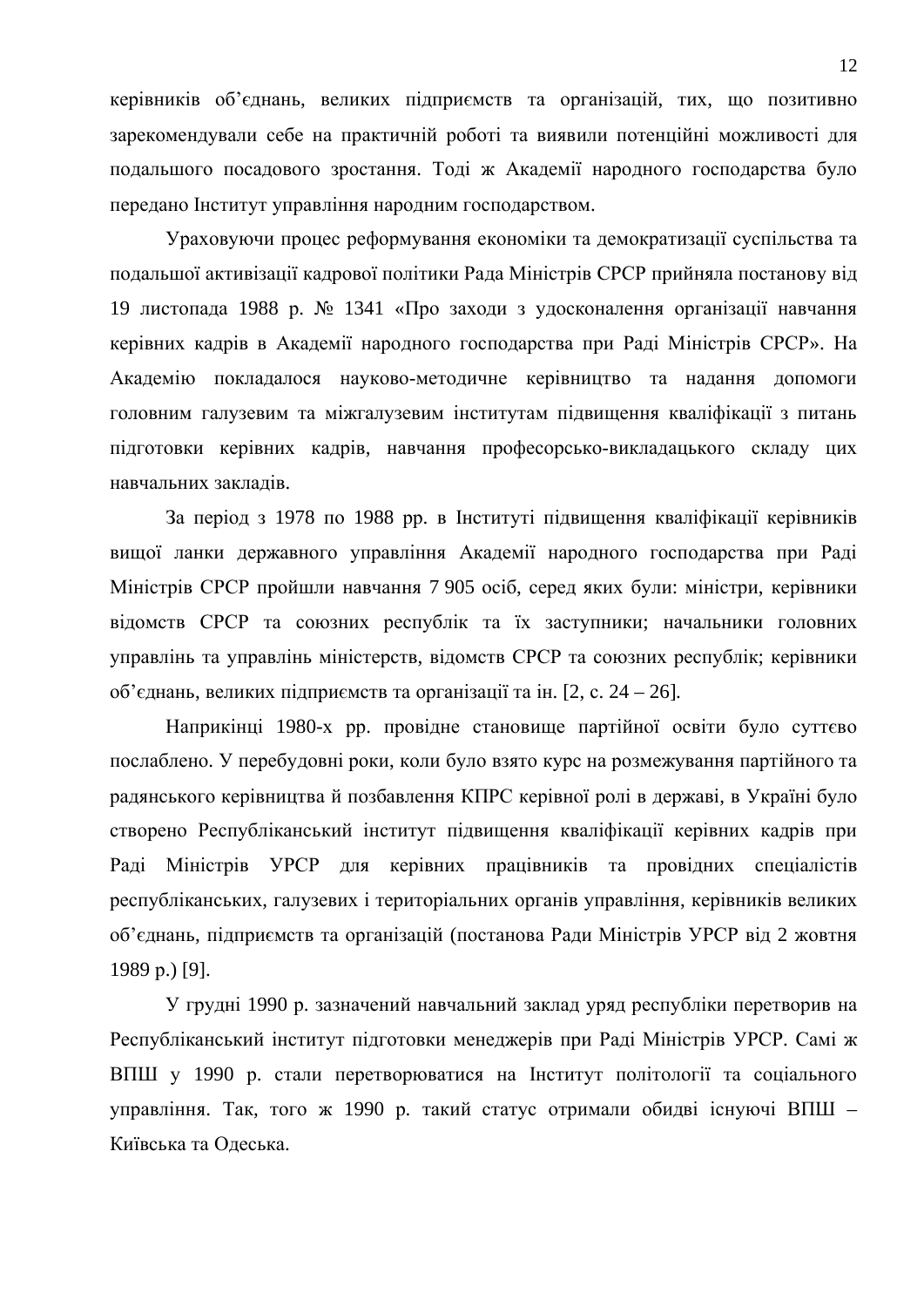Під час створення вищих навчальних закладів для підготовки, перепідготовки та підвищення кваліфікації державно-управлінських кадрів у пострадянський період партійна система освіти доволі часто ставала базою для цього процесу. Тут визначилися два шляхи: перший – реорганізація партійного освітнього закладу в державно-управлінський вищий навчальний заклад нового зразка, другий – використання матеріальної бази та кадрів для створення нових структур. Першим шляхом пішли, зокрема, у Російській Федерації, де офіційно визнано, що ВПШ та АСН при ЦК КПРС стали Російською академією управління при Раді Міністрів РРФСР, яку було реорганізовано розпорядженням Президента РРФСР Б. М. Єльцина від 5 листопада 1991 р. у Російську академію управління (з 1994 р. – Російська академія державної служби при Президентові Російської Федерації, з 2010 р. – Російська академія народного господарства та державної служби при Президентові Російської Федерації).

У незалежній Україні Інститут державного управління і самоврядування при Кабінеті Міністрів України було створено рішенням Президента України від 4 березня 1992 р. на базі урядового Республіканського інституту підготовки менеджерів [10]. Проте частину матеріальної бази закладів партійної освіти було використано для розбудови структури Української (Національної) академії державного управління при Президентові України. Так, Інститут підвищення кваліфікації керівних кадрів НАДУ при Президентові України розташовано в приміщенні колишньої Київської ВПШ (вул. Мельникова, 36), хоча вся будівля відійшла у власність Київського національного університету імені Тараса Шевченка. А Одеський регіональний інститут НАДУ при Президентові України отримав матеріальну базу корпусів та гуртожитків колишньої Одеської ВПШ. Харківський регіональний інститут державного управління НАДУ при Президентові України розміщено в будівлі колишнього Університету марксизму-ленінізму при Харківському обкомі Компартії України.

Висновки. Отже, радянська система професійного навчання державноуправлінських кадрів, що пройшла шлях численних реорганізацій, передбачала створення спеціальних вищих навчальних закладів для підготовки, перепідготовки та підвищення кваліфікації партійних працівників з очними та заочними формами навчання. Навчання на очному відділенні, що мало вікові обмеження (до 35 років),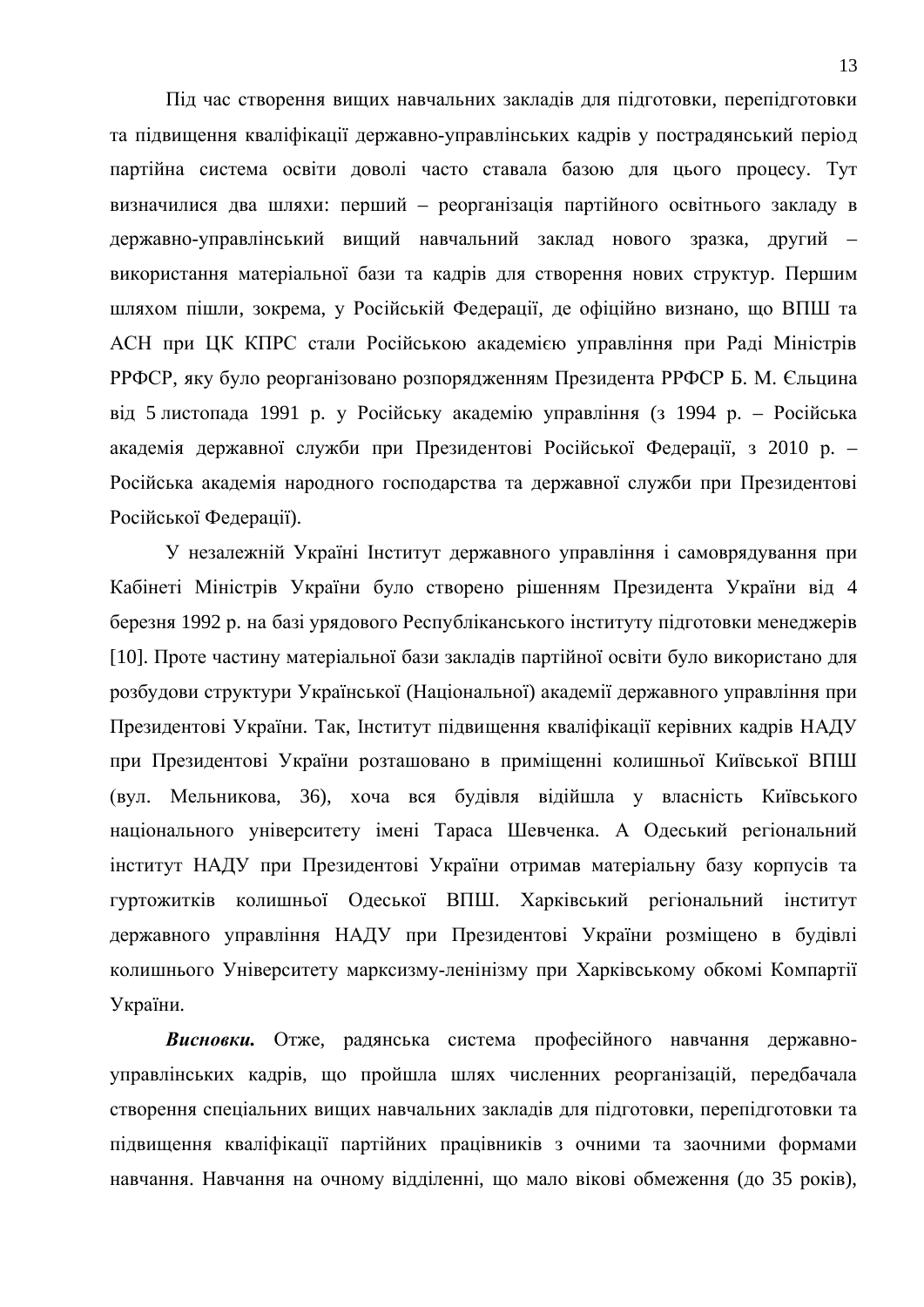тривало декілька років (остаточно термін зупинився на позначці 2 роки), передбачало стипендіальне забезпечення, отримання диплому про вищу освіту та обов'язкове працевлаштування на керівні посади. Поруч із партійною існувала подібна система підготовки комсомольських та профспілкових кадрів. Зазначені системи були відкритими для зазначених працівників. Система навчальних закладів при органах виконавчої влади передбачала спільне навчання як радянських працівників, так і керівників та спеціалістів підприємств, установ, організацій, які були поза межами владної вертикалі. У державі відбувався постійний пошук людей до 35 (іноді до 45 років), які мали стати резервом для заміщення керівних посад у партійних та радянських органах, і, як свідчить досвід переважної кількості країн пострадянського простору, навчальні заклади цієї системи стали базою, на якій після 1991 р. стала створюватися система навчання державних службовців.

## Список використаних джерел

1. **Академия** общественных наук при ЦК КПСС / А. Н. Захариков // Большая советская энциклопедия. В 30 т. – М. : Сов. энцикл., 1969 – 1978. – Режим доступу : slovari.yandex.ru.

2. Афанасьев В. Я. Подготовка управленческих кадров для государственной службы: монография / В. Я. Афанасьев. – М.: ГУУ, 2000. – 182 с.

3. **Бухарин Н. И.** Азбука коммунизма / Н. И. Бухарин, Е. А. Преображенский. – Режим доступу: uchebnik-besplatno.com/uchebnik-teoriyapolitiki/sovetskaya-partiynaya-shkola.html.

4. **Державна** влада в добу хрущовської «відлиги» (1956 – 1964 рр.) // Історія державної служби в Україні: у 5 т. / О. Г. Аркуша, О. В. Бойко, Є. І. Бородін [та ін.]; відп. ред. Т. В. Мотренко, В. А. Смолій; редкол. С. В. Кульчицький (кер. авт. кол.) [та ін.]; Голов. упр. держ. служби України; Ін-т історії НАН України. – К.: Ніка-Центр,  $2009. - T. 2. - C. 403 - 434.$ 

5. **Державна** служба у незалежній Україні // Історія державної служби в Україні : у 5 т. / О. Г. Аркуша, О. В. Бойко, Є. І. Бородін [та ін.]; відп. ред. Т. В. Мотренко, В. А. Смолій; редкол. С. В. Кульчицький (кер. авт. кол.) [та ін.]; Голов. упр. держ. служби України; Ін-т історії НАН України. – К.: Ніка-Центр, 2009.  $-$  T. 2.  $-$  C. 471  $-$  510.